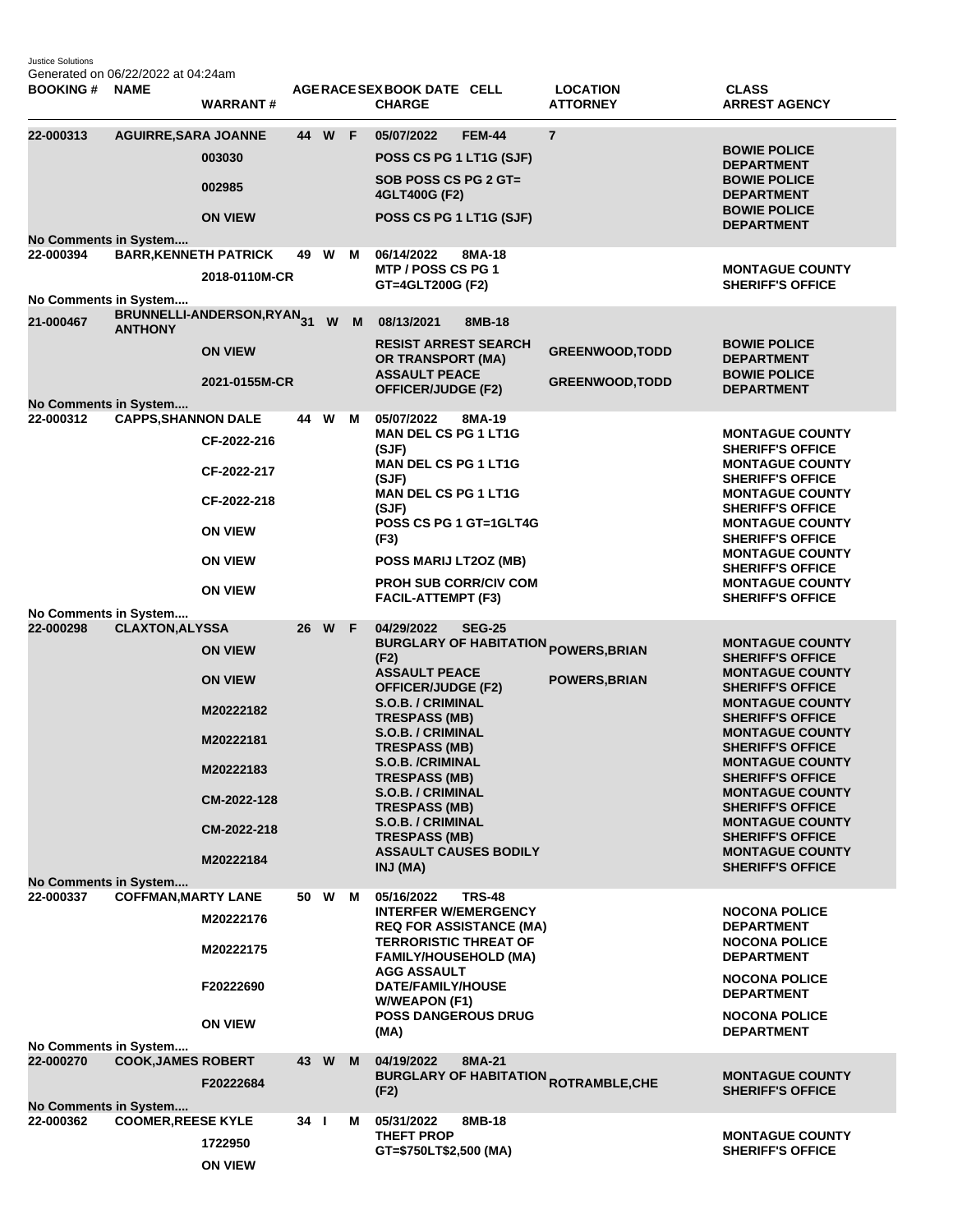|                                    |                                    |                                                |      |        |   | <b>AGG ASSAULT W/DEADLY</b><br><b>WEAPON (F2)</b>                                            |                       | <b>MONTAGUE COUNTY</b><br><b>SHERIFF'S OFFICE</b> |
|------------------------------------|------------------------------------|------------------------------------------------|------|--------|---|----------------------------------------------------------------------------------------------|-----------------------|---------------------------------------------------|
| No Comments in System              |                                    |                                                |      |        |   |                                                                                              |                       |                                                   |
| 22-000215                          | <b>CROUCH, JOHN MARK</b>           | F20222665                                      |      | 51 W   | M | 03/28/2022<br>8MA-21<br><b>FORGERY GOVT/NATIONAL</b><br><b>INST/MONEY/SECURITY (F3)</b>      |                       | <b>MONTAGUE COUNTY</b><br><b>SHERIFF'S OFFICE</b> |
|                                    |                                    | F20222666                                      |      |        |   | <b>FORGERY GOVT/NATIONAL</b><br><b>INST/MONEY/SECURITY (F3)</b>                              |                       | <b>MONTAGUE COUNTY</b><br><b>SHERIFF'S OFFICE</b> |
|                                    |                                    | F22-6J4                                        |      |        |   | <b>FORGERY GOVT/NATIONAL</b><br><b>INST/MONEY/SECURITY (F3)</b>                              |                       | <b>MONTAGUE COUNTY</b><br><b>SHERIFF'S OFFICE</b> |
|                                    |                                    | CR22-00138                                     |      |        |   | <b>FORGERY GOVT/NATIONAL</b><br><b>INST/MONEY/SECURITY (F3)</b>                              |                       | <b>MONTAGUE COUNTY</b><br><b>SHERIFF'S OFFICE</b> |
| No Comments in System<br>22-000206 | <b>CRUM, DAWSON STEVE</b>          |                                                |      | 51 W   | M | 03/25/2022<br>2M-11                                                                          |                       |                                                   |
|                                    |                                    |                                                |      |        |   | <b>SURETY OFF BOND -POSS</b>                                                                 |                       | <b>MONTAGUE COUNTY</b>                            |
|                                    |                                    | 2022-0015M-CR                                  |      |        |   | CS PG 1 GT 1 G LT 4 G (F3)                                                                   |                       | <b>SHERIFF'S OFFICE</b>                           |
| No Comments in System<br>22-000289 |                                    |                                                |      |        |   |                                                                                              |                       |                                                   |
|                                    |                                    | <b>CUNNINGHAM, ROBERT EARL 32 W</b>            |      |        | M | 04/26/2022<br>8MB-18<br><b>MOTION TO REVOKE</b>                                              |                       | <b>BOWIE POLICE</b>                               |
|                                    |                                    | 2020-0096-CR                                   |      |        |   | <b>ASSAULT FAM/HOUSE MEM RENFRO,ZACHARY</b><br>IMPEDE BREATH/CIRCULAT RENFRO,ZACHARY<br>(F3) |                       | <b>DEPARTMENT</b>                                 |
|                                    |                                    | 2021-0177M-CR                                  |      |        |   | <b>MOTION TO REVOKE POSS</b><br>CS PG 1 <1G (SJF)                                            |                       | <b>BOWIE POLICE</b><br><b>DEPARTMENT</b>          |
| No Comments in System              |                                    |                                                |      |        |   |                                                                                              |                       |                                                   |
| 22-000273                          | DIFFENDERFER, JAMEY<br><b>WADE</b> |                                                |      | 40 W M |   | 04/20/2022<br>8MB-19                                                                         |                       |                                                   |
|                                    |                                    | <b>ON VIEW</b>                                 |      |        |   | <b>MAN DEL CS PG 1</b><br>GT=4GLT200G (F1)                                                   | <b>ROTRAMBLE, CHE</b> | <b>MONTAGUE COUNTY</b><br><b>SHERIFF'S OFFICE</b> |
|                                    |                                    | CM-2022-214                                    |      |        |   | <b>POSS DANGEROUS DRUG</b><br>(MA)                                                           | <b>ROTRAMBLE, CHE</b> | <b>MONTAGUE COUNTY</b><br><b>SHERIFF'S OFFICE</b> |
|                                    |                                    | CM-2022-213                                    |      |        |   | POSS CS PG 3 LT 28G (MA) ROTRAMBLE, CHE                                                      |                       | <b>MONTAGUE COUNTY</b><br><b>SHERIFF'S OFFICE</b> |
|                                    |                                    | CM-2022-215                                    |      |        |   | POSS MARIJ LT2OZ (MB)                                                                        | <b>ROTRAMBLE, CHE</b> | <b>MONTAGUE COUNTY</b><br><b>SHERIFF'S OFFICE</b> |
|                                    |                                    | <b>ON VIEW</b>                                 |      |        |   | POSS CS PG 1<br>GT=4GLT200G (F2)                                                             | <b>ROTRAMBLE, CHE</b> | <b>MONTAGUE COUNTY</b><br><b>SHERIFF'S OFFICE</b> |
| No Comments in System              |                                    |                                                |      |        |   |                                                                                              |                       |                                                   |
|                                    |                                    |                                                |      |        |   |                                                                                              |                       |                                                   |
| 22-000203                          |                                    | DONOHUE, AMBER DISIREE 43 W F<br>2021-0115M-CR |      |        |   | 03/23/2022<br><b>FEM-44</b><br>FTA-SOB-POSS CS PG 1                                          |                       | <b>MONTAGUE COUNTY</b>                            |
|                                    |                                    |                                                |      |        |   | LT1G (SJF)                                                                                   |                       | <b>SHERIFF'S OFFICE</b>                           |
| No Comments in System<br>22-000384 |                                    | FREEMAN, STEPHANIE LYNN 41 W F                 |      |        |   | 06/10/2022<br><b>FEM-43</b>                                                                  |                       |                                                   |
|                                    |                                    | <b>ON-VIEW</b>                                 |      |        |   | <b>MAN DEL CS PG 1</b>                                                                       |                       | <b>MONTAGUE COUNTY</b>                            |
|                                    |                                    |                                                |      |        |   | GT=4GLT200G (F1)<br>POSS CS PG 1                                                             |                       | <b>SHERIFF'S OFFICE</b><br><b>MONTAGUE COUNTY</b> |
|                                    |                                    | <b>ON-VIEW</b>                                 |      |        |   | GT=4GLT200G (F2)                                                                             |                       | <b>SHERIFF'S OFFICE</b>                           |
|                                    |                                    |                                                |      |        |   | <b>TAMPER/FABRICATE PHYS</b>                                                                 |                       | <b>MONTAGUE COUNTY</b>                            |
|                                    |                                    | <b>ON-VIEW</b>                                 |      |        |   | <b>EVID W/INTENT TO IMPAIR</b>                                                               |                       | <b>SHERIFF'S OFFICE</b>                           |
| No Comments in System              |                                    |                                                |      |        |   | (F3)                                                                                         |                       |                                                   |
| 22-000285                          | <b>FRIE, WENDELL</b>               |                                                | 60 W |        | M | 04/25/2022<br>1M-46                                                                          |                       |                                                   |
|                                    |                                    | 2014-0021M-CR                                  |      |        |   | <b>MOTION TO REVOKE-POCS</b><br>PG1 GT 4G LT 200G (F2)                                       | <b>RENFRO,ZACHARY</b> | <b>MONTAGUE COUNTY</b><br><b>SHERIFF'S OFFICE</b> |
|                                    |                                    |                                                |      |        |   | <b>EVADING ARREST DET</b>                                                                    |                       | <b>MONTAGUE COUNTY</b>                            |
|                                    |                                    | #22-1011                                       |      |        |   | <b>W/PREV CONVICTION (SJF)</b>                                                               |                       | <b>SHERIFF'S OFFICE</b>                           |
| No Comments in System<br>22-000363 |                                    |                                                | 39   |        |   | 05/31/2022<br><b>FEM-43</b>                                                                  |                       |                                                   |
|                                    | <b>GALE, CKIERRA RAE</b>           |                                                |      | W F    |   | <b>AGG ASSAULT W/DEADLY</b>                                                                  |                       | <b>MONTAGUE COUNTY</b>                            |
|                                    |                                    | <b>ON VIEW</b>                                 |      |        |   | <b>WEAPON (F2)</b>                                                                           |                       | <b>SHERIFF'S OFFICE</b>                           |
|                                    |                                    |                                                |      |        |   | <b>MTP - ASSAULT</b><br><b>FAMILY/HOUSEHOLD</b>                                              |                       | <b>MONTAGUE COUNTY</b>                            |
|                                    |                                    | 2020-0122M-CR                                  |      |        |   | <b>MEMBER PREV CONVIAT</b>                                                                   |                       | <b>SHERIFF'S OFFICE</b>                           |
|                                    |                                    |                                                |      |        |   | (F3)                                                                                         |                       |                                                   |
| No Comments in System<br>22-000395 | <b>GIVENS, LAKEN LANE</b>          |                                                | 28   | W      | M | 06/14/2022<br>8MA-18                                                                         |                       |                                                   |
|                                    |                                    | 2021-0162M-CR                                  |      |        |   | <b>PROH SUB CORR/CIV COM</b>                                                                 |                       | <b>MONTAGUE COUNTY</b>                            |
|                                    |                                    |                                                |      |        |   | <b>FACIL-ATTEMPT (F3)</b><br><b>MTR - UNAUTH USE OF</b>                                      |                       | <b>SHERIFF'S OFFICE</b><br><b>MONTAGUE COUNTY</b> |
|                                    |                                    | 2021-0001A-CR                                  |      |        |   | <b>VEHICLE (SJF)</b>                                                                         |                       | <b>SHERIFF'S OFFICE</b>                           |
| No Comments in System              |                                    |                                                |      |        |   |                                                                                              |                       |                                                   |
| 22-000387                          | <b>HAWKINS, DEREK ARLAN</b>        |                                                |      | 35 W M |   | 06/11/2022<br>8M-16                                                                          |                       | <b>BOWIE POLICE</b>                               |
| No Comments in System              |                                    | 003038                                         |      |        |   | <b>INJURY TO A CHILD (F1)</b>                                                                |                       | <b>DEPARTMENT</b>                                 |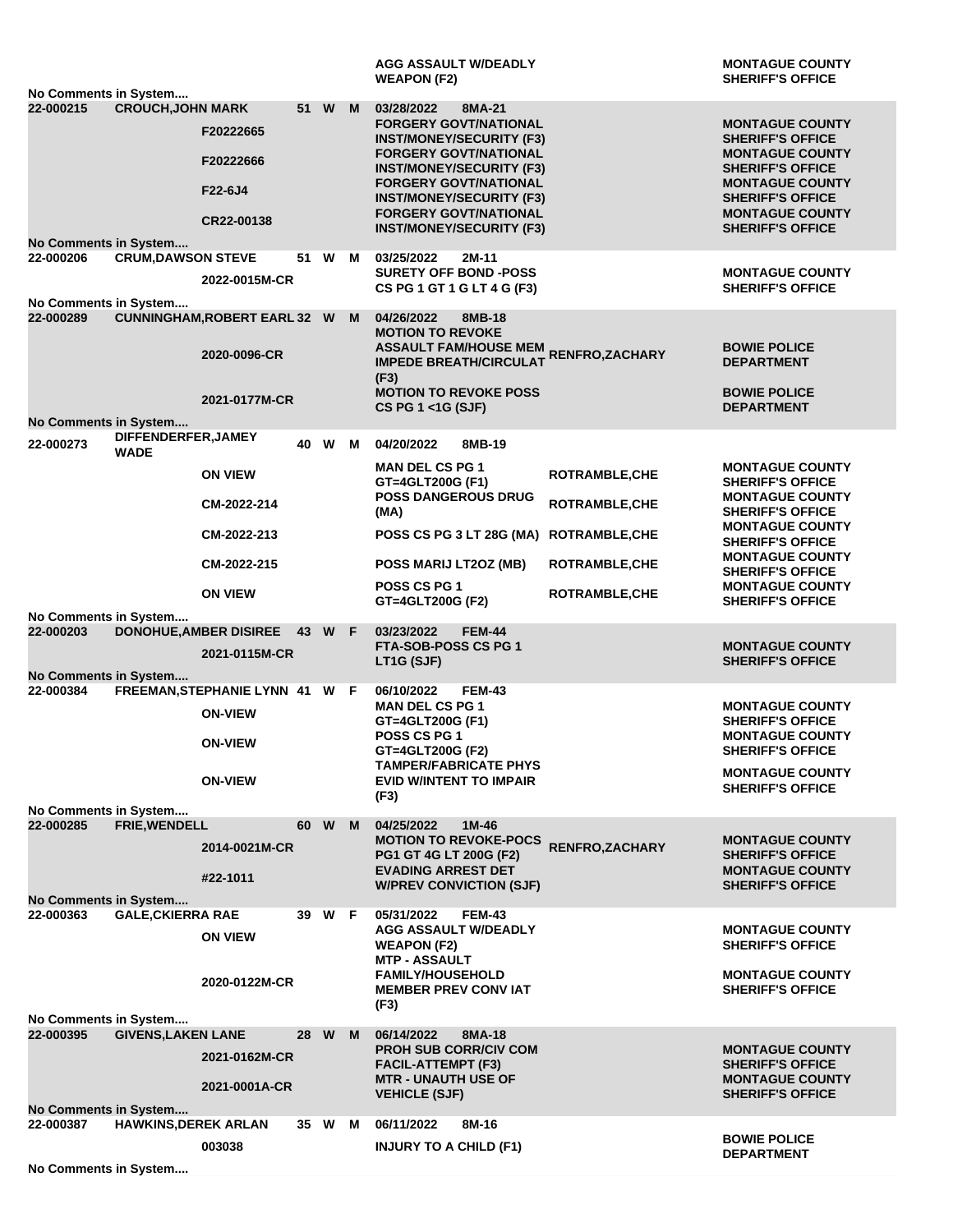| 22-000244                          | <b>HAWTHORNE, JAMES</b><br><b>MATTHEW</b> |                |    | 32 W M |   | 04/07/2022                                                                                   | 8MB-19                                  |                      |                                                   |
|------------------------------------|-------------------------------------------|----------------|----|--------|---|----------------------------------------------------------------------------------------------|-----------------------------------------|----------------------|---------------------------------------------------|
|                                    |                                           | <b>ON-VIEW</b> |    |        |   |                                                                                              | <b>PUBLIC INTOXICATION (MC)</b>         |                      | <b>NOCONA POLICE</b><br><b>DEPARTMENT</b>         |
|                                    |                                           | <b>ON-VIEW</b> |    |        |   | <b>ESCAPE FROM CUSTODY</b><br>(MA)                                                           |                                         | <b>COLE, TIM</b>     | <b>NOCONA POLICE</b><br><b>DEPARTMENT</b>         |
|                                    |                                           | <b>ON-VIEW</b> |    |        |   | <b>RESIST ARREST SEARCH</b><br><b>OR TRANSPORT (MA)</b>                                      |                                         | <b>COLE, TIM</b>     | <b>NOCONA POLICE</b><br><b>DEPARTMENT</b>         |
|                                    |                                           | 2017-0169M-CR  |    |        |   | <b>MTR COMM SUPERV -</b><br>(F2)                                                             | <b>BURGLARY OF HABITATION COLE, TIM</b> |                      | <b>MONTAGUE COUNTY</b><br><b>SHERIFF'S OFFICE</b> |
|                                    |                                           | M20222168      |    |        |   | <b>ASSAULT AGAINST</b><br><b>ELDERLY OR DISABLED</b><br><b>INDIVIDUAL (MA)</b>               |                                         |                      | <b>MONTAGUE COUNTY</b><br><b>SHERIFF'S OFFICE</b> |
|                                    |                                           | F20222680      |    |        |   | <b>AGG ASSAULT CAUSES</b><br><b>SERIOUS BODILY INJ (F2)</b><br><b>SURETY OFF BOND - DLWI</b> |                                         | <b>COLE, TIM</b>     | <b>MONTAGUE COUNTY</b><br><b>SHERIFF'S OFFICE</b> |
|                                    |                                           | M20222169      |    |        |   | W/ PREV<br><b>CONVICTION/SUSPENSION</b><br><b>W/O FINANCIAL</b><br><b>RESPONSIBILTY (MB)</b> |                                         |                      | <b>MONTAGUE COUNTY</b><br><b>SHERIFF'S OFFICE</b> |
| <b>No Comments in System</b>       |                                           | 2017-0171M-CR  |    |        |   | <b>MTR - BURGLARY OF</b><br><b>HABITATION (F2)</b>                                           |                                         |                      | <b>MONTAGUE COUNTY</b><br><b>SHERIFF'S OFFICE</b> |
| 22-000338                          | <b>HILL, JOHN CHRISTOPHER</b>             |                |    | 37 W   | M | 05/17/2022                                                                                   | <b>TRS-48</b>                           |                      |                                                   |
|                                    |                                           | <b>ON-VIEW</b> |    |        |   | <b>IMPERSONATE PUBLIC</b><br><b>SERVANT (F3)</b>                                             |                                         |                      | <b>BOWIE POLICE</b><br><b>DEPARTMENT</b>          |
| No Comments in System<br>22-000279 | <b>HOGUE, MASON EDWIN</b>                 |                |    | 29 W   | M | 04/21/2022                                                                                   | 8MB-19                                  |                      |                                                   |
|                                    |                                           |                |    |        |   | <b>FAIL TO IDENTIFY GIVING</b>                                                               |                                         |                      | <b>BOWIE POLICE</b>                               |
|                                    |                                           | <b>ON-VIEW</b> |    |        |   | <b>FALSE/FICTITIOUS INFO</b><br>(MB)                                                         |                                         | YANDELL, TRAVIS      | <b>DEPARTMENT</b>                                 |
|                                    |                                           | <b>ON-VIEW</b> |    |        |   | <b>UNAUTH USE OF VEHICLE</b><br>(SJF)                                                        |                                         | YANDELL, TRAVIS      | <b>BOWIE POLICE</b><br><b>DEPARTMENT</b>          |
|                                    |                                           | <b>ON-VIEW</b> |    |        |   | <b>POSSESSION OF DRUG</b><br>(MC)                                                            | <b>PARAPHERNALIA - CLASS C</b>          |                      | <b>BOWIE POLICE</b><br><b>DEPARTMENT</b>          |
|                                    |                                           | 01-164411      |    |        |   | <b>THEFT PROP</b><br>GT=\$2,500LT\$30K (SJF)                                                 |                                         | YANDELL, TRAVIS      | <b>BOWIE POLICE</b><br><b>DEPARTMENT</b>          |
|                                    |                                           | 01-164567      |    |        |   | <b>CREDIT CARD OR DEBIT</b><br><b>CARD ABUSE (SJF)</b>                                       |                                         | YANDELL, TRAVIS      | <b>BOWIE POLICE</b><br><b>DEPARTMENT</b>          |
|                                    |                                           | 01-164719      |    |        |   | <b>BURGLARY OF VEHICLE</b><br>(MA)                                                           |                                         |                      | <b>BOWIE POLICE</b><br><b>DEPARTMENT</b>          |
|                                    |                                           | 003025         |    |        |   | POSS CS PG 1 LT1G (SJF)                                                                      |                                         | YANDELL, TRAVIS      | <b>BOWIE POLICE</b><br><b>DEPARTMENT</b>          |
|                                    |                                           | 01-164824      |    |        |   | <b>THEFT PROP</b><br>GT=\$2,500LT\$30K (SJF)                                                 |                                         |                      | <b>BOWIE POLICE</b><br><b>DEPARTMENT</b>          |
|                                    |                                           | 01-164876      |    |        |   | <b>UNAUTH USE OF VEHICLE</b><br>(SJF)                                                        |                                         | YANDELL, TRAVIS      | <b>BOWIE POLICE</b><br><b>DEPARTMENT</b>          |
|                                    |                                           | W-2022-00049   |    |        |   | <b>THEFT PROP</b><br>GT=\$30KLT\$150K (F3)                                                   |                                         |                      | <b>BOWIE POLICE</b><br><b>DEPARTMENT</b>          |
| <b>No Comments in System</b>       |                                           |                |    |        |   |                                                                                              |                                         |                      |                                                   |
| 22-000258                          | <b>HUNEKE, JIMMY LEE</b>                  |                | 25 | W      | M | 04/14/2022<br><b>POSS OR PROMOTION OF</b>                                                    | 8M-14                                   |                      | <b>MONTAGUE COUNTY</b>                            |
|                                    |                                           | CF-2022-189    |    |        |   | <b>CHILD PORNOGRAPHY (F3)</b><br><b>POSS OR PROMOTION OF</b>                                 |                                         |                      | <b>SHERIFF'S OFFICE</b><br><b>MONTAGUE COUNTY</b> |
|                                    |                                           | CF-2022-190    |    |        |   | <b>CHILD PORNOGRAPHY (F2)</b>                                                                |                                         |                      | <b>SHERIFF'S OFFICE</b>                           |
|                                    |                                           | CF-2022-191    |    |        |   | <b>POSS OR PROMOTION OF</b><br><b>CHILD PORNOGRAPHY (F3)</b>                                 |                                         |                      | <b>MONTAGUE COUNTY</b><br><b>SHERIFF'S OFFICE</b> |
|                                    |                                           | CF-2022-192    |    |        |   | <b>POSS OR PROMOTION OF</b><br><b>CHILD PORNOGRAPHY (F2)</b>                                 |                                         |                      | <b>MONTAGUE COUNTY</b><br><b>SHERIFF'S OFFICE</b> |
|                                    |                                           | CF-2022-193    |    |        |   | <b>POSS OR PROMOTION OF</b><br><b>CHILD PORNOGRAPHY (F3)</b>                                 |                                         |                      | <b>MONTAGUE COUNTY</b><br><b>SHERIFF'S OFFICE</b> |
|                                    |                                           | CF-2022-194    |    |        |   | <b>POSS OR PROMOTION OF</b><br><b>CHILD PORNOGRAPHY (F3)</b>                                 |                                         |                      | <b>MONTAGUE COUNTY</b><br><b>SHERIFF'S OFFICE</b> |
| No Comments in System<br>22-000388 | <b>KELLY, RONNIE JOE</b>                  |                |    | 62 W   | M | 06/13/2022                                                                                   | 8M-16                                   |                      |                                                   |
|                                    |                                           | 22-3634        |    |        |   | OFF DUTY TO REG W/PREV<br><b>IAT (SJF)</b>                                                   | <b>SOB - FAIL TO COMPLY SEX</b>         |                      | <b>MONTAGUE COUNTY</b><br><b>SHERIFF'S OFFICE</b> |
| <b>No Comments in System</b>       |                                           |                |    |        |   |                                                                                              |                                         |                      |                                                   |
| 22-000303                          | KIMBRELL, ZACHARY<br><b>TAYLUR</b>        |                |    | 26 W   | м | 05/03/2022                                                                                   | 8MB-18                                  |                      |                                                   |
|                                    |                                           | 2017-0055M-CR  |    |        |   | <b>MOTION TO REVOKE</b><br><b>COMMUNITY SUPERVISION</b>                                      |                                         | <b>POWERS, BRIAN</b> | <b>CLAY COUNTY</b>                                |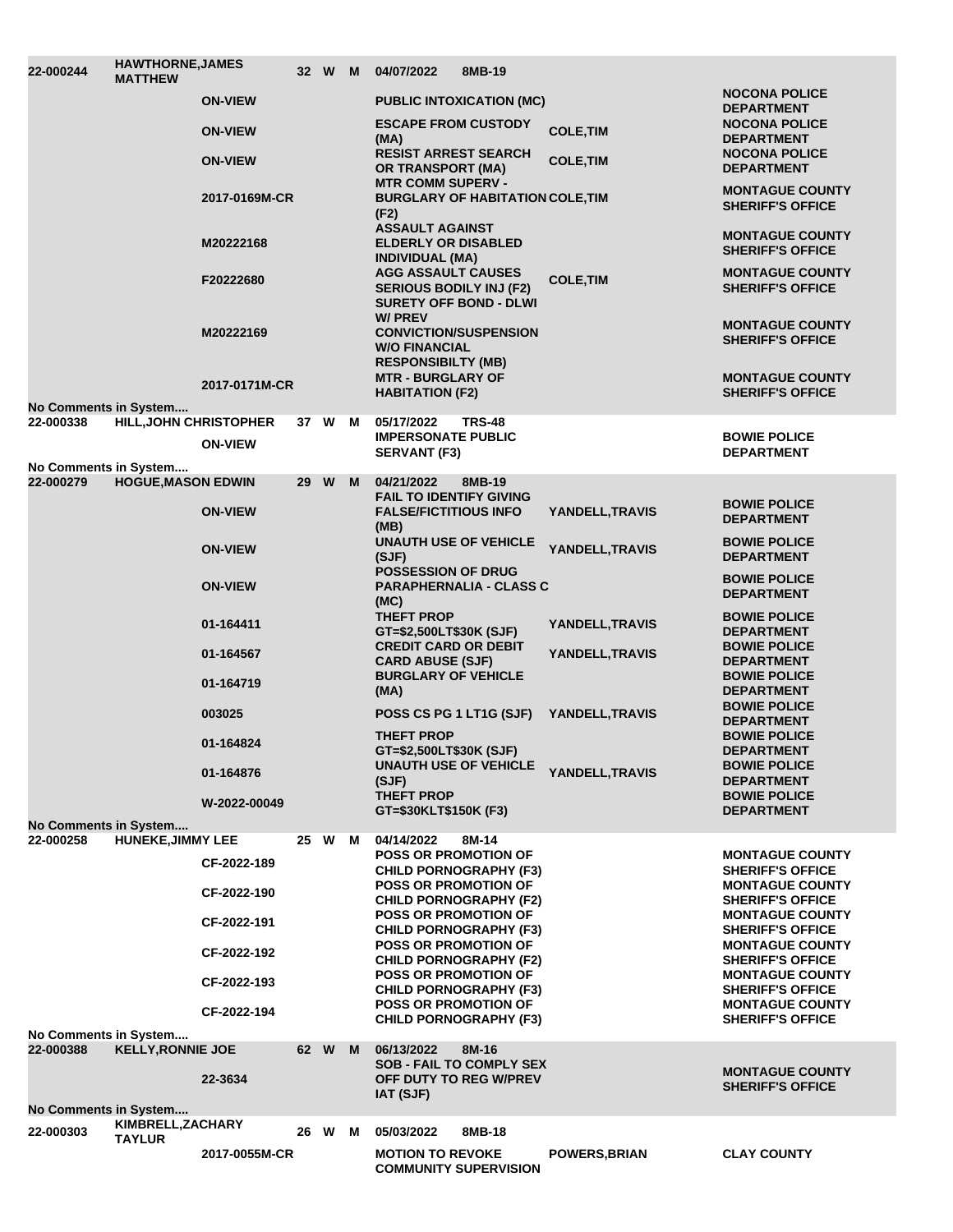|                                    |                                           | 2018-0080M-CR                                     |        |        |     | <b>BURGLARY OF HABITION</b><br>(F2)<br><b>MOTION TO REVOKE</b><br><b>COMMUNITY SUPERVISION</b><br>POSS MARIJ GT2 OZLT=4OZ | POWERS, BRIAN          | <b>CLAY COUNTY</b>                                                           |
|------------------------------------|-------------------------------------------|---------------------------------------------------|--------|--------|-----|---------------------------------------------------------------------------------------------------------------------------|------------------------|------------------------------------------------------------------------------|
|                                    |                                           | CJ-2022-240-D                                     |        |        |     | DRUG FREE ZONE (SJF)<br><b>CRIMINAL MISCHIEF</b>                                                                          |                        | <b>MONTAGUE COUNTY</b>                                                       |
|                                    |                                           |                                                   |        |        |     | GT=\$100LT\$750 (MB)                                                                                                      |                        | <b>SHERIFF'S OFFICE</b>                                                      |
| No Comments in System<br>22-000212 |                                           | KNOWLES, THOMAS MYRON 34 W M                      |        |        |     | 03/26/2022<br>8MB-21                                                                                                      |                        |                                                                              |
|                                    |                                           | <b>ON VIEW</b>                                    |        |        |     | <b>MAN DEL CS PG 1</b><br>GT=1GLT4G (F2)<br><b>RESIST ARREST SEARCH</b>                                                   | <b>RENFRO, ZACHARY</b> | <b>MONTAGUE COUNTY</b><br><b>SHERIFF'S OFFICE</b><br><b>MONTAGUE COUNTY</b>  |
|                                    |                                           | <b>ON VIEW</b><br>1707344D                        |        |        |     | <b>OR TRANSPORT (MA)</b><br>POSS CS PG 1/1-B LT 1G<br>(SJF)                                                               | <b>RENFRO, ZACHARY</b> | <b>SHERIFF'S OFFICE</b><br><b>MONTAGUE COUNTY</b><br><b>SHERIFF'S OFFICE</b> |
|                                    |                                           | F20222675                                         |        |        |     | FAIL TO COMPLY SEX OFF<br>DUTY TO REG LIFE/90 DAY RENFRO, ZACHARY,<br>(F2)                                                |                        | <b>MONTAGUE COUNTY</b><br><b>SHERIFF'S OFFICE</b>                            |
| No Comments in System<br>22-000354 |                                           | LEMONS, DANIEL DEWAYNE 36 W M                     |        |        |     | 05/23/2022<br>8MA-18                                                                                                      |                        |                                                                              |
| No Comments in System              |                                           | <b>ON VIEW</b>                                    |        |        |     | <b>POSS CS PG 1</b><br>GT=200GLT400G (F1)                                                                                 |                        | <b>MONTAGUE COUNTY</b><br><b>SHERIFF'S OFFICE</b>                            |
| 22-000291                          | <b>LOWERY, MELISSA LYNN</b>               |                                                   |        | 41 W F |     | 04/27/2022<br><b>FEM-43</b>                                                                                               |                        |                                                                              |
|                                    |                                           | 0500067095                                        |        |        |     | <b>CAPIAS - UNAUTHORIZED</b><br><b>BURNING (MC)</b><br><b>CAPIAS - UNAUTHORIZED</b>                                       |                        | <b>BOWIE POLICE</b><br><b>DEPARTMENT</b><br><b>BOWIE POLICE</b>              |
|                                    |                                           | 0500066851<br>0500067332                          |        |        |     | <b>BURNING (MC)</b><br><b>UNAUTHORIZED BURNING</b>                                                                        |                        | <b>DEPARTMENT</b><br><b>BOWIE POLICE</b>                                     |
|                                    |                                           | 003021                                            |        |        |     | (MC)<br>ARSON (F2)                                                                                                        | <b>JORDAN, COLLIN</b>  | <b>DEPARTMENT</b><br><b>BOWIE POLICE</b><br><b>DEPARTMENT</b>                |
| <b>No Comments in System</b>       |                                           |                                                   |        |        |     |                                                                                                                           |                        |                                                                              |
| 22-000409                          |                                           | MASSENGALE, JEANIE MARIE 38 W F<br><b>ON VIEW</b> |        |        |     | <b>FEM-43</b><br>06/17/2022<br><b>TERRORISTIC THREAT</b><br><b>CAUSE FEAR OF IMMINENT</b>                                 |                        | <b>MONTAGUE COUNTY</b>                                                       |
|                                    |                                           |                                                   |        |        |     | SBI (MB)                                                                                                                  |                        | <b>SHERIFF'S OFFICE</b>                                                      |
| No Comments in System              |                                           |                                                   |        |        |     |                                                                                                                           |                        |                                                                              |
| 22-000404                          | <b>MASSIE, JORDAN KEITH</b>               | <b>ON VIEW</b>                                    |        | 31 W M |     | 06/17/2022<br><b>SEG-24</b><br><b>RESIST ARREST SEARCH</b><br>OR TRANSPORT (MA)                                           |                        | <b>MONTAGUE COUNTY</b><br><b>SHERIFF'S OFFICE</b>                            |
| <b>No Comments in System</b>       |                                           | <b>ON VIEW</b>                                    |        |        |     | <b>ASSAULT FAMILY</b><br><b>VIOLENCE CLASS C (MC)</b>                                                                     |                        | <b>MONTAGUE COUNTY</b><br><b>SHERIFF'S OFFICE</b>                            |
| 22-000352                          |                                           | MCMAHON, JEFFREY WAYNE 47 W M                     |        |        |     | 05/23/2022<br>8MB-21                                                                                                      |                        |                                                                              |
|                                    |                                           | <b>ON VIEW</b>                                    |        |        |     | <b>MAN DEL CS PG 1</b><br>GT=1GLT4G (F2)<br>POSS CS PG 1                                                                  |                        | <b>MONTAGUE COUNTY</b><br><b>SHERIFF'S OFFICE</b><br><b>MONTAGUE COUNTY</b>  |
|                                    |                                           | <b>ON VIEW</b><br>05-23-2022-05038606             |        |        |     | GT=4GLT200G (F2)<br><b>PAROLE VIOLATION-BLUE</b><br><b>WARRANT()</b>                                                      |                        | <b>SHERIFF'S OFFICE</b><br><b>MONTAGUE COUNTY</b><br><b>SHERIFF'S OFFICE</b> |
| No Comments in System              |                                           |                                                   |        |        |     |                                                                                                                           |                        |                                                                              |
| 22-000403                          | <b>MITCHELL, KYLE DERRICK</b>             | 2021-0168M-CR                                     |        | 30 W   | - M | 06/17/2022<br>8MA-18<br><b>UNL POSS FIREARM BY</b>                                                                        |                        | <b>MONTAGUE COUNTY</b>                                                       |
| No Comments in System              |                                           |                                                   |        |        |     | FELON (F3)                                                                                                                |                        | <b>SHERIFF'S OFFICE</b>                                                      |
| 22-000366                          | <b>MITCHELL, ROBERT NEIL</b>              | <b>ON VIEW</b>                                    |        | 36 W M |     | 06/02/2022<br>8MA-18<br><b>ASSAULT CAUSES BODILY</b><br><b>INJURY FAMILY MEMBER</b>                                       |                        | <b>MONTAGUE COUNTY</b>                                                       |
|                                    |                                           |                                                   |        |        |     | (MA)                                                                                                                      |                        | <b>SHERIFF'S OFFICE</b>                                                      |
| No Comments in System              |                                           |                                                   |        |        |     |                                                                                                                           |                        |                                                                              |
| 22-000383                          |                                           | <b>MONEY, WESLEY FRANKLIN</b><br><b>ON VIEW</b>   | 25 W M |        |     | 06/10/2022<br>8MA-19<br><b>EVADING ARREST</b><br><b>DETENTION (MA)</b>                                                    |                        | <b>MONTAGUE COUNTY</b><br><b>SHERIFF'S OFFICE</b>                            |
|                                    |                                           | <b>ON VIEW</b>                                    |        |        |     | <b>POSS CS PG 1</b><br>GT=4GLT200G (F2)<br><b>MTP-POSS CS PG 1 LT1G</b>                                                   |                        | <b>MONTAGUE COUNTY</b><br><b>SHERIFF'S OFFICE</b><br><b>MONTAGUE COUNTY</b>  |
|                                    |                                           | 2021-0142M-CR                                     |        |        |     | (SJF)                                                                                                                     |                        | <b>SHERIFF'S OFFICE</b>                                                      |
| No Comments in System<br>22-000351 | <b>MORGAN, THOMAS</b><br><b>JEFFERSON</b> |                                                   |        | 22 W M |     | 05/23/2022<br>8M-14                                                                                                       |                        |                                                                              |
|                                    |                                           |                                                   |        |        |     | <b>INJURY</b>                                                                                                             |                        | <b>MONTAGUE COUNTY</b>                                                       |
|                                    |                                           | 003035                                            |        |        |     | <b>CHILD/ELDERLY/DISABLE</b><br><b>W/INT SBI/MENTAL (F1)</b>                                                              | <b>RENFRO, ZACHARY</b> | <b>SHERIFF'S OFFICE</b>                                                      |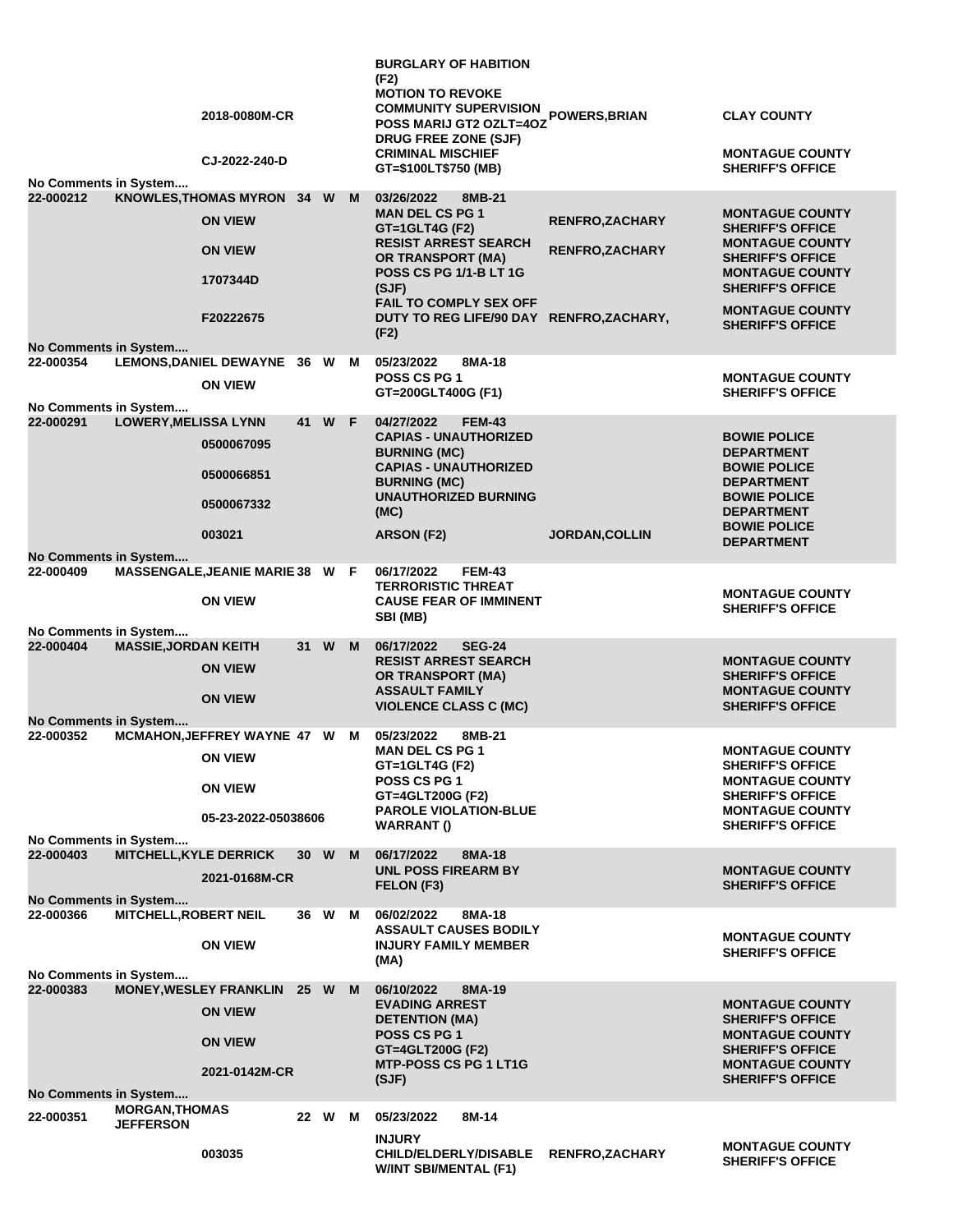| No Comments in System                     |                            |                                                  |        |   |                                                                                                                                                                                          |                       |                                                                                                        |
|-------------------------------------------|----------------------------|--------------------------------------------------|--------|---|------------------------------------------------------------------------------------------------------------------------------------------------------------------------------------------|-----------------------|--------------------------------------------------------------------------------------------------------|
| 22-000022                                 | <b>NEISS, JERRY ALAN</b>   | F20212625                                        | 35 W   | M | 01/12/2022<br>8M-16<br><b>FAIL TO COMPLY SEX OFF</b><br>DUTY TO REG LIFE/ANNUAL JORDAN, COLLIN<br>(F3)                                                                                   |                       | <b>MONTAGUE COUNTY</b><br><b>SHERIFF'S OFFICE</b>                                                      |
| No Comments in System                     |                            |                                                  |        |   |                                                                                                                                                                                          |                       |                                                                                                        |
| 22-000216                                 | <b>NEWSOME, SONIA DANN</b> | F20222667<br>F20222668                           | 46 W F |   | 03/28/2022<br><b>FEM-43</b><br>FORGERY GOVT/NATIONAL MARSH,LEE ANN<br><b>INST/MONEY/SECURITY (F3)</b><br>FORGERY GOVT/NATIONAL Marsh, Lee Ann<br>INST/MONEY/SECURITY (F3) Marsh, Lee Ann |                       | <b>MONTAGUE COUNTY</b><br><b>SHERIFF'S OFFICE</b><br><b>MONTAGUE COUNTY</b><br><b>SHERIFF'S OFFICE</b> |
| No Comments in System                     |                            |                                                  |        |   |                                                                                                                                                                                          |                       |                                                                                                        |
| 22-000398                                 |                            | OCONNOR, ROBERT PATRICK 66 W M<br><b>ON VIEW</b> |        |   | 06/14/2022<br><b>SEG-22</b><br><b>INJURY</b><br><b>CHILD/ELDERLY/DISABLE</b><br><b>W/INT BODILY INJ (F3)</b>                                                                             |                       | <b>MONTAGUE COUNTY</b><br><b>SHERIFF'S OFFICE</b>                                                      |
| <b>No Comments in System</b><br>22-000243 |                            | OWENS, ANGELA MICHELLE 37 W F                    |        |   | <b>FEM-44</b><br>04/06/2022                                                                                                                                                              |                       |                                                                                                        |
|                                           |                            | 2021-0040M-CR                                    |        |   | <b>FAILURE TO APPEAR</b><br><b>DECLARING BOND</b><br><b>INSUFFICIENT UNAUTH USE ROTRAMBLE, CHE</b><br>OF VEHICLE (SJF)<br><b>FAILURE TO</b><br><b>APPEAR-DECLARING BOND</b>              |                       | <b>MONTAGUE COUNTY</b><br><b>SHERIFF'S OFFICE</b>                                                      |
|                                           |                            | 2021-0067M-CR                                    |        |   | <b>INSUFFICIENT- POSS CS PG ROTRAMBLE,CHE</b><br><b>1 LT 1 G DRUG FREE ZONE</b><br>(F3)                                                                                                  |                       | <b>MONTAGUE COUNTY</b><br><b>SHERIFF'S OFFICE</b>                                                      |
|                                           |                            | 2021FW003085                                     |        |   | POSS CS PG 1 GT=1GLT4G                                                                                                                                                                   | <b>CUMMINGS,ERICK</b> | <b>MONTAGUE COUNTY</b>                                                                                 |
| No Comments in System                     |                            |                                                  |        |   | (F3)                                                                                                                                                                                     |                       | <b>SHERIFF'S OFFICE</b>                                                                                |
| 22-000414                                 | <b>ROBERTS, MELISSA N</b>  | 2021-0170M-CR                                    | 42 W F |   | 06/21/2022<br><b>FEM-44</b><br><b>MTP - POSS CS PG 1</b><br>GT=4GLT200G (F2)                                                                                                             |                       | <b>MONTAGUE COUNTY</b><br><b>SHERIFF'S OFFICE</b>                                                      |
| <b>No Comments in System</b><br>22-000413 |                            | <b>SANDEFUR,ALAN DWAYNE</b>                      | 55 W M |   | <b>SEG-23</b><br>06/21/2022                                                                                                                                                              |                       |                                                                                                        |
|                                           |                            | 0500067634                                       |        |   | <b>NO DRIVER'S LICENSE (MC)</b>                                                                                                                                                          |                       | <b>BOWIE POLICE</b><br><b>DEPARTMENT</b>                                                               |
|                                           |                            | 0500067852                                       |        |   | <b>FAILURE TO APPEAR (SJF)</b>                                                                                                                                                           |                       | <b>BOWIE POLICE</b><br><b>DEPARTMENT</b>                                                               |
| No Comments in System<br>22-000400        | <b>SLAYTON, JOHN KYLE</b>  |                                                  | 39 W   | M | 06/16/2022<br>8MA-19                                                                                                                                                                     |                       |                                                                                                        |
|                                           |                            | 2022-0023M-CR                                    |        |   | POSS CS PG 1 LT1G (SJF)                                                                                                                                                                  |                       | <b>BOWIE POLICE</b><br><b>DEPARTMENT</b>                                                               |
|                                           |                            | F20222694                                        |        |   | <b>POSS CS PG 2 GT=</b><br>4GLT400G (F2)                                                                                                                                                 |                       | <b>BOWIE POLICE</b><br><b>DEPARTMENT</b>                                                               |
|                                           |                            | 67818                                            |        |   | <b>DRIVING WHILE LICENSE</b>                                                                                                                                                             |                       | <b>BOWIE POLICE</b>                                                                                    |
|                                           |                            |                                                  |        |   | <b>SUSPENDED/INVALID (MC)</b><br><b>VIOLATE PROMISE TO</b>                                                                                                                               |                       | <b>DEPARTMENT</b><br><b>BOWIE POLICE</b>                                                               |
|                                           |                            | 67818A                                           |        |   | APPEAR (MC)                                                                                                                                                                              |                       | <b>DEPARTMENT</b>                                                                                      |
|                                           |                            | 0500067316                                       |        |   | <b>CLASS C - EXPIRED DL (MC)</b>                                                                                                                                                         |                       | <b>BOWIE POLICE</b><br><b>DEPARTMENT</b>                                                               |
|                                           |                            | 0500067566                                       |        |   | <b>FAILURE TO APPEAR (MC)</b>                                                                                                                                                            |                       | <b>BOWIE POLICE</b><br><b>DEPARTMENT</b>                                                               |
|                                           |                            | CJ-2022-F220(B)                                  |        |   | <b>CLAY COUNTY - ABANDON</b><br><b>ENDANGER CHILD</b><br><b>CRIMINAL NEGLIGENCE</b><br>(SJF)                                                                                             |                       | <b>BOWIE POLICE</b><br><b>DEPARTMENT</b>                                                               |
| <b>No Comments in System</b><br>22-000257 |                            | SNIDER, KENNETH CHARLES 44 W M                   |        |   | 04/14/2022<br><b>TRS-48</b>                                                                                                                                                              |                       |                                                                                                        |
|                                           |                            | 2018-0219M-CR                                    |        |   | <b>MTR - POSS CS PG 1 LT1G</b><br>(SJF)                                                                                                                                                  | RENFRO, ZACHARY       | <b>MONTAGUE COUNTY</b><br><b>SHERIFF'S OFFICE</b>                                                      |
|                                           |                            | 003020                                           |        |   | <b>SOB-POSS MARIJ LT2OZ</b>                                                                                                                                                              | RENFRO, ZACHARY       | <b>MONTAGUE COUNTY</b>                                                                                 |
|                                           |                            | <b>ON VIEW</b>                                   |        |   | (MB)<br>POSS CS PG 1 LT1G DRUG<br>FREE ZONE (F3)                                                                                                                                         | RENFRO, ZACHARY       | <b>SHERIFF'S OFFICE</b><br><b>MONTAGUE COUNTY</b><br><b>SHERIFF'S OFFICE</b>                           |
|                                           |                            | <b>ON VIEW</b>                                   |        |   | <b>DRIVING W/LIC INV W/PREV</b><br><b>CONV/SUSP/W/O FIN RES</b>                                                                                                                          |                       | <b>MONTAGUE COUNTY</b>                                                                                 |
|                                           |                            |                                                  |        |   | (MB)                                                                                                                                                                                     |                       | <b>SHERIFF'S OFFICE</b>                                                                                |
| No Comments in System                     |                            |                                                  |        |   |                                                                                                                                                                                          |                       |                                                                                                        |
| 22-000026                                 |                            | STEWART, SILVER SHADOW 25 W M<br><b>ON VIEW</b>  |        |   | 01/14/2022<br>$1M-47$<br><b>MAN DEL CS PG 2 OR 2-A</b><br>GT=4GLT400G (F1)                                                                                                               | <b>JORDAN, COLLIN</b> | <b>MONTAGUE COUNTY</b><br><b>SHERIFF'S OFFICE</b>                                                      |
|                                           |                            | <b>ON VIEW</b>                                   |        |   | <b>POSS MARIJ</b>                                                                                                                                                                        | <b>JORDAN,COLLIN</b>  | <b>MONTAGUE COUNTY</b>                                                                                 |
|                                           |                            | CF-2022-114                                      |        |   | GT4OZLT=5LBS (SJF)                                                                                                                                                                       | <b>JORDAN, COLIN</b>  | <b>SHERIFF'S OFFICE</b>                                                                                |
|                                           |                            |                                                  |        |   |                                                                                                                                                                                          |                       |                                                                                                        |